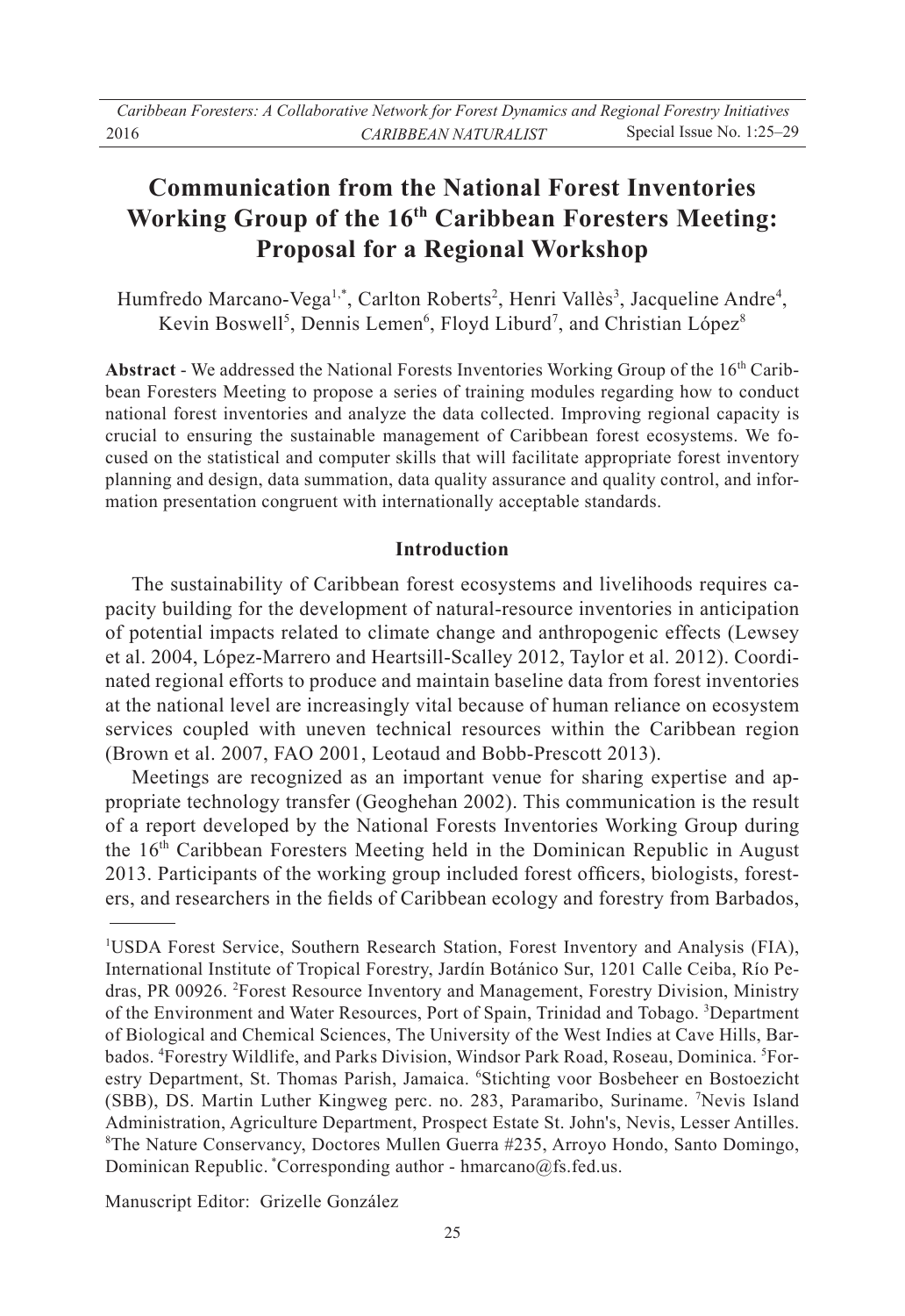*Caribbean Naturalist* 2016 Special Issue No. 1 H. Marcano-Vega, C. Roberts, H. Valles, J. Andre, K. Boswell, D. Lemen, F. Liburd, and C. López

Dominica, Dominican Republic, Jamaica, Puerto Rico, St. Kitts and Nevis, Suriname, and Trinidad and Tobago. By addressing the context and needs of the Caribbean countries represented in the working group, we produced a proposal to develop a series of modules related to technical capacity-building for conducting national forest inventories.

### **The Caribbean Context**

 There is a general need for increased technical capacity regarding planning and implementation of national forest-monitoring and analysis by many Caribbean countries. The most recent forest-inventory data from territories represented by participants of the National Forests Inventories Working Group are over 20 years old or are localized and without a national context (Table 1). Most of these inventories were conducted by contracted foreign biologists. Even though local individuals were involved in the process, few local personnel remember what they learned during the inventories. During the working-group session, we emphasized the need for skilled personnel in the planning, design, and implementation of forest monitoring projects, data analysis, report presentation, and quality-assurance processes. We highlighted the idea that Caribbean territories require varying degrees of assistance with common issues such as sustainable forest management, timber production, forest dynamics after the abandonment of agricultural lands and hurricane impacts, characterization of forest types, review of outdated nature reserves management plans, training in tree-species identification techniques, and appropriate networking to adequately assess impacts of climate change (Table 2). We derived as a consensus goal the improvement of regional technical capacity in conducting and maintaining national forest inventories as a crucial requisite for sustainable management of Caribbean forest ecosystems. To achieve that goal, we propose a workshop series on forest monitoring and analysis. The report from the Global Forest Assessment

| Country             | Date of last forest inventory at the national level                                                                                                             |
|---------------------|-----------------------------------------------------------------------------------------------------------------------------------------------------------------|
| <b>Barbados</b>     | No national inventory as yet                                                                                                                                    |
| Dominica            | 1987                                                                                                                                                            |
| Dominican Republic  | 1973<br>New ongoing national inventory (data collection phase)                                                                                                  |
| Jamaica             | 1970s and 1980s (timber inventory)<br>1998 (ongoing forest inventory in critical watersheds)<br>2008 (first permanent sample plots on selected forest reserves) |
| Puerto Rico         | 2014                                                                                                                                                            |
| St. Kitts and Nevis | No national inventory as yet                                                                                                                                    |
| Suriname            | 1974                                                                                                                                                            |
| Trinidad and Tobago | 1980                                                                                                                                                            |

Table 1. Countries represented by the National Forest Inventories Working Group of the  $16<sup>th</sup>$  Caribbean Foresters Meeting and the date of their last national forest inventory.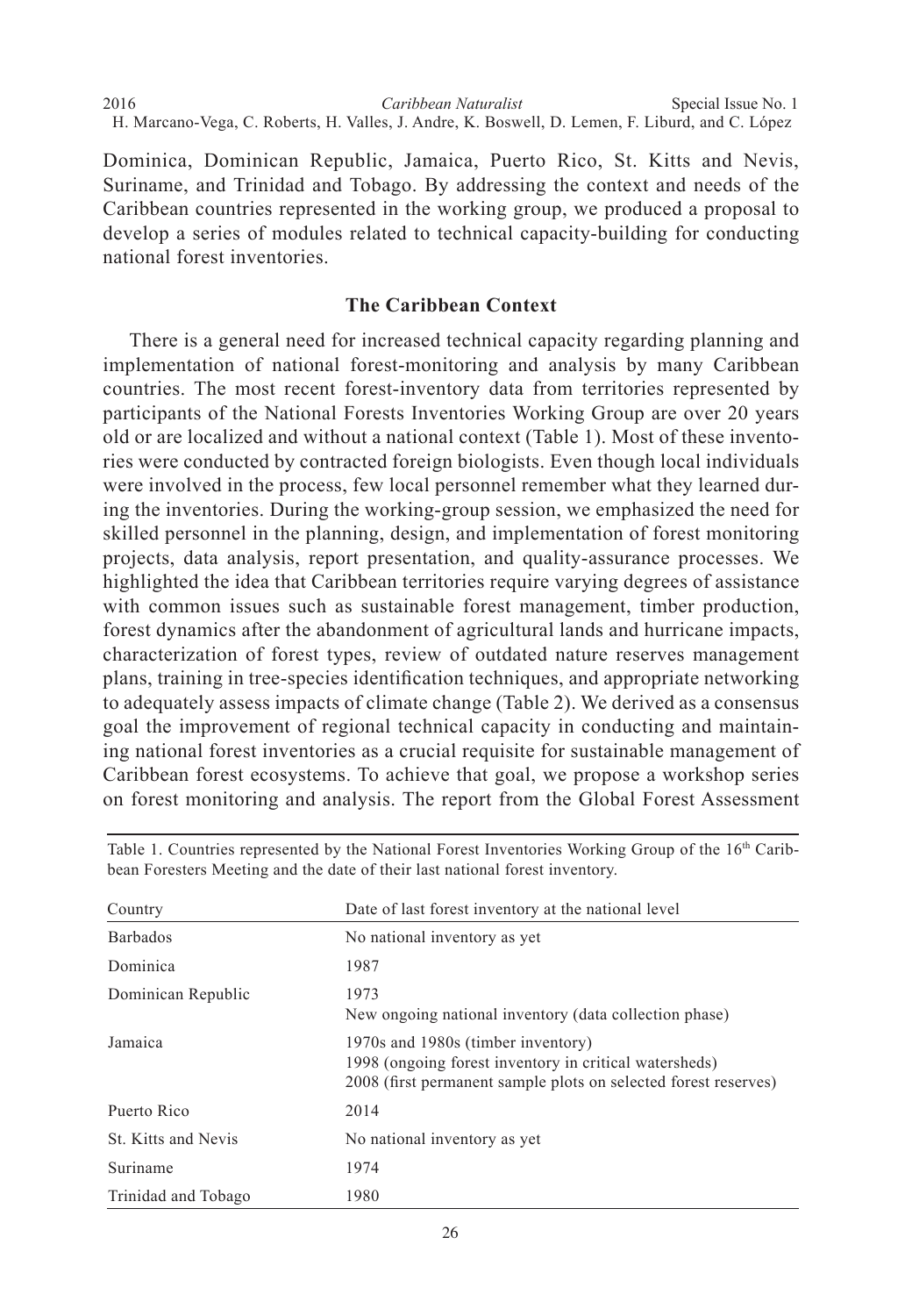*Caribbean Naturalist* 2016 Special Issue No. 1 H. Marcano-Vega, C. Roberts, H. Valles, J. Andre, K. Boswell, D. Lemen, F. Liburd, and C. López

2010 indicated that globally, data were lacking only for the Caribbean region (FAO 2010). Facilitating the ability of local authorities to implement forest assessments congruent with internationally acceptable standards will be an additional valuable outcome of the workshop.

## **Workshop Series on Forest Inventory and Monitoring**

 We propose a series of modules covering specific aspects of the steps leading to a forest inventory and data analysis. We suggest that these modules should be presented at a 1-week workshop to be planned. The working group suggested that the easy accessibility of the forests and flat terrain in Trinidad and Tobago (3 days in Trinidad and 2 days in Tobago) provide the ideal location for hosting the regional workshop. The practical component of the workshop will be greatly facilitated by these circumstances. Opportunities will be presented to review the efficacy of the existing sample-plot program that has been established in Trinidad. However, suggested use of these study plots does not imply that the institution maintaining the plots must assume the costs of hosting the workshop; our intention here is to report on the needs of forestry personnel within the different countries represented on our working group while providing potential solutions for the adequate promotion of forest research, analysis, and reporting of data from the local to the global scale.

| Country             | Key forest monitoring and technical issues                                                                                                                                                                                        |
|---------------------|-----------------------------------------------------------------------------------------------------------------------------------------------------------------------------------------------------------------------------------|
| <b>Barbados</b>     | Forest coverage, composition and dynamics:<br>Characterization and quantification of forest types<br>Monitor influence of regional and local stressors on forest (e.g. hurricanes,<br>agricultural land dynamics and abandonment) |
| Dominica            | National and nature reserves forest inventory:<br>Review of outdated nature reserves management plan<br>Guidelines and expertise for implementation                                                                               |
| Dominican Republic  | Limited capacity for tree species identification                                                                                                                                                                                  |
| Jamaica             | Forestry data analysis and interpretation                                                                                                                                                                                         |
| Puerto Rico         | More networking opportunities with Caribbean territories to assess forest<br>dynamics and impacts of climate change at the regional level                                                                                         |
| St. Kitts and Nevis | National Forest Inventory:<br>Guidelines and expertise for implementation                                                                                                                                                         |
| Suriname            | Sustainable forest management:<br>Monitoring and verification process<br>Impacts of climate change<br>Sustainable timber production                                                                                               |
| Trinidad and Tobago | National Forest Inventory:<br>Guidelines and expertise for implementation<br>Forestry data analysis                                                                                                                               |

Table 2. Specific key forest monitoring and technical issues identified for each country by the members of the National Forests Inventories Working Group of the 16<sup>th</sup> Caribbean Foresters Meeting.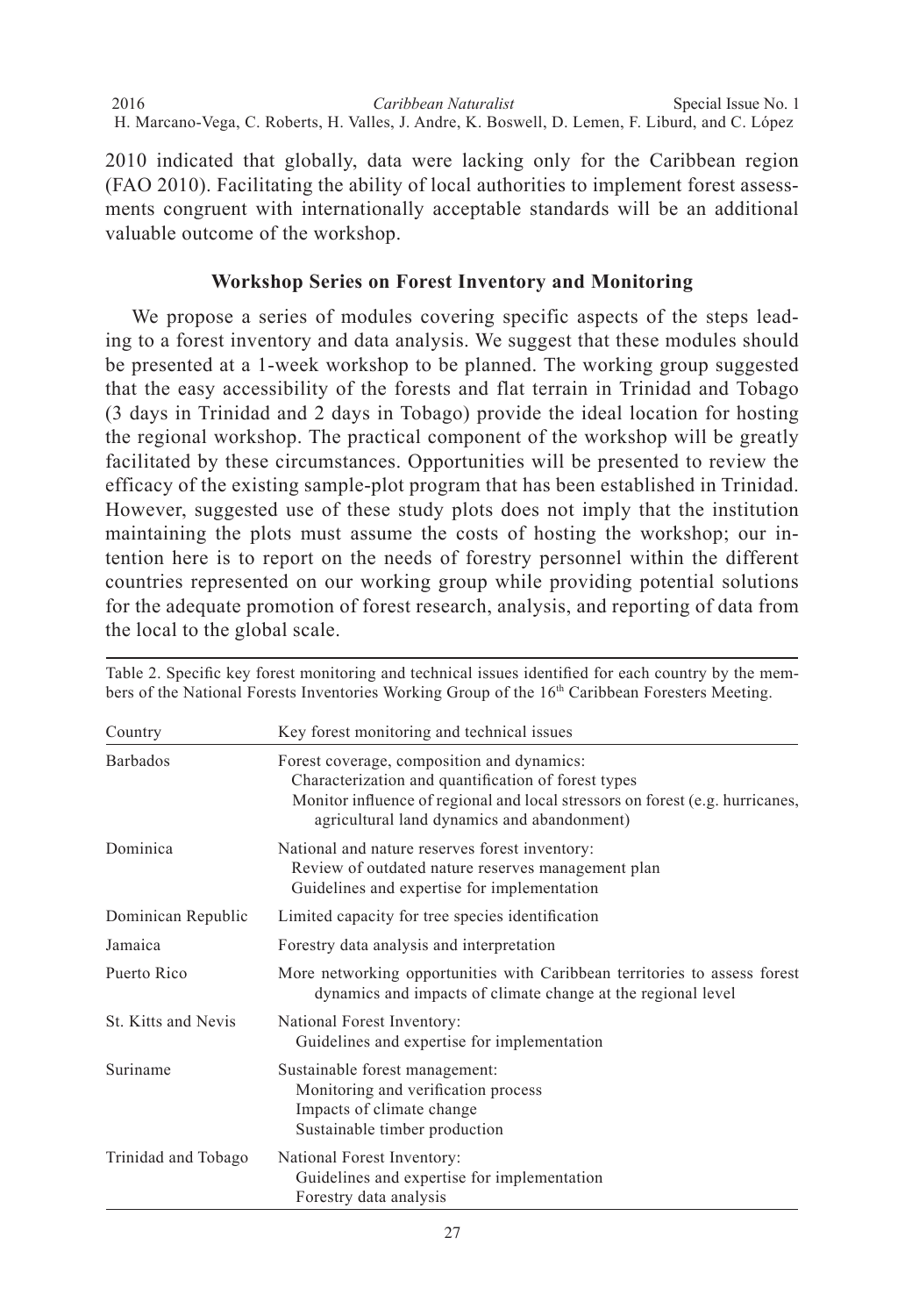*Caribbean Naturalist* H. Marcano-Vega, C. Roberts, H. Valles, J. Andre, K. Boswell, D. Lemen, F. Liburd, and C. López 2016 **2016** 2016 **Special Issue No. 1** Special Issue No. 1

 The workshop targets natural-resource management and forestry-agency personnel. One major aspect of the proposed workshop is the intention of delivering information specific to each Caribbean country regarding forest inventory and monitoring, and target and threshold objectives. In order to attend, each potential participant will have to provide a statement in writing from a key governmental representative in their country describing the needs for forest monitoring and data analysis in accordance with national forest-planning issues and desired forest conditions. By focusing on existing data and experiences from forest inventory and monitoring projects in the Caribbean, participants will be exposed to the following:

- Sampling techniques and considerations: Target population, appropriate sampling-unit size and shape, common sampling designs (simple random, stratified random, systematic, cluster), and sample-size determination.
- Geographical information system (GIS) applications in forest inventory sampling designs and data presentation: Generation of stratified random locations, grid development, and mapping forest inventory and monitoring results.
- Planning of field-data collection: Development of a field manual, plot-establishment protocols, field methods and training, safety procedures, and data quality assurance and control systems in the field.
- Data-quality checking and cleaning: Outliers, scatterplots.
- Descriptive statistics and data exploration: Basic measures of central tendency and dispersion (mean, variance, standard deviation, coefficient of variation), histograms, frequency tables, and normality.
- Data reporting and presentation: Reliability of the data (sampling error, confidence intervals), forest inventory data summaries (core set of tables, graphs, maps, and charts), computer software for data processing and analysis, and reporting from the national to the global level.

 We established the following as prerequisite essentials for the proposed workshop: procurement of audiovisual (already available) modules, online tutorials and manuals on basic statistics exercises and GIS, and determination of capacity and available resources (human, technological, financial, time). The statistical and computer skills acquired during the workshop will allow for forest-inventory planning and design, data summation, data quality assurance and quality control, and information presentation using an established forest management information system. The National Forests Inventories Working Group anticipates further data analysis related to hypothesis testing as a result of acquired skills. The working group also considered additional workshop modules on inferential statistics (parametric, nonparametric) as basic for understanding multivariate analysis and as the means for developing a skilled local workforce and much needed regional research agenda within the Caribbean (FAO 2001, Geoghegan 2002, López-Marrero and Heartsill-Scalley 2012, Taylor et al. 2012).